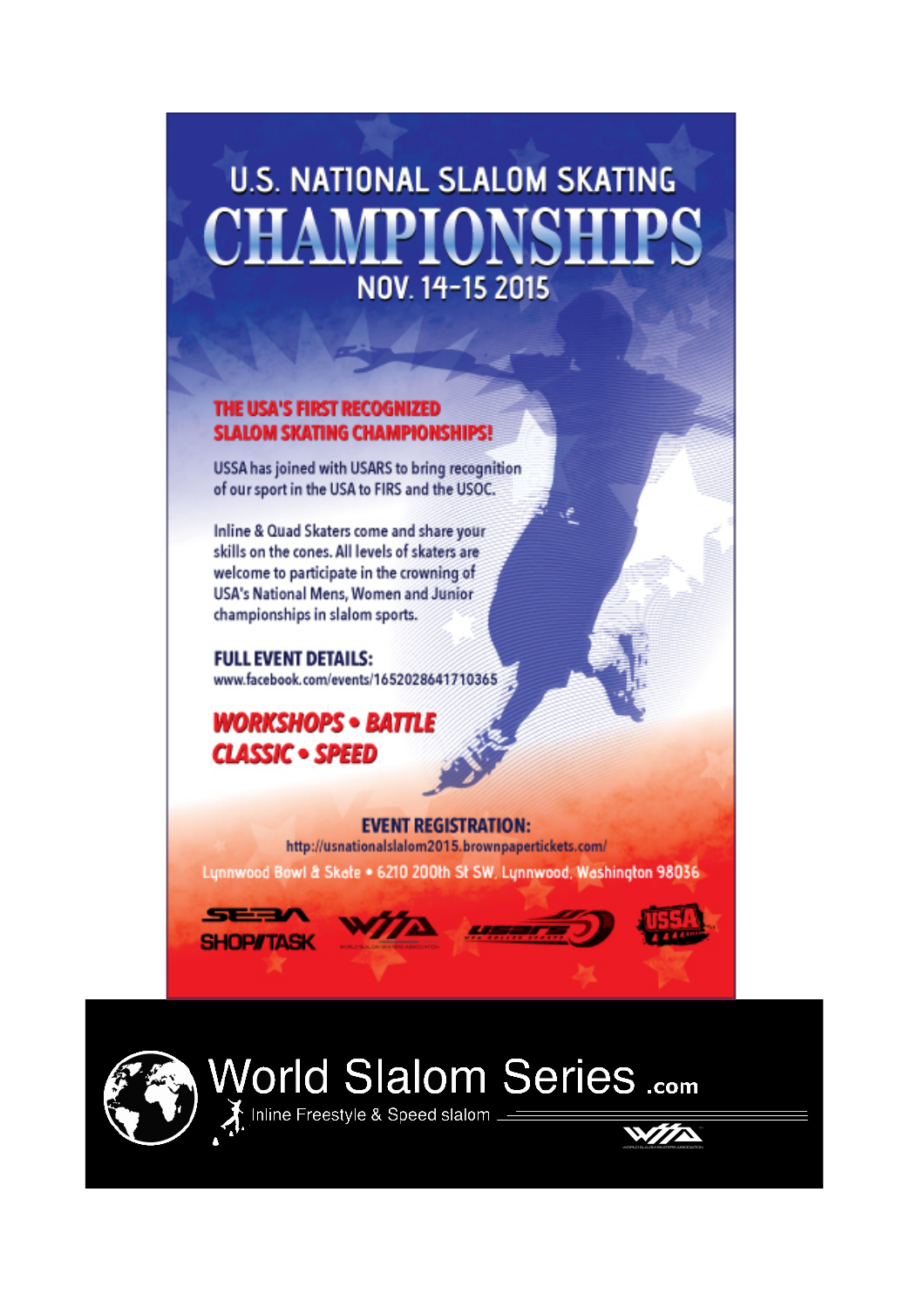## **USARS USA National Championships 2015** Lynnwood, USA, 14 - 15 November 2015

| <b>Final Ranking Speed Slalom Men</b> |                         |                                 |             |        |              |
|---------------------------------------|-------------------------|---------------------------------|-------------|--------|--------------|
| <b>Rank</b>                           | ID                      | <b>Name</b>                     | <b>Ctry</b> | Q.B.T  | <b>F.B.T</b> |
| 1                                     |                         | 10871505920 Lak Hamid Reza      | IRI         | 5,385  | 6,271        |
| $\overline{2}$                        |                         | 10351506570 Brattey Stuart      | <b>CAN</b>  | 6,350  | 6,781        |
| 3                                     | 11921101615 Walker Joe  |                                 | <b>USA</b>  | 6,713  | 7,213        |
| 4                                     | 11921404883 Kelly Shawn |                                 | USA         | 6,393  | 7,205        |
| 5                                     |                         | 11921405245 Wright Clayton      | USA         | 6,404  | 7,285        |
| 6                                     | 11921303580 Moore Scott |                                 | <b>USA</b>  | 7,055  | 7,519        |
| 7                                     | 11921404527 Groff Shane |                                 | USA         | 7,605  | 8,127        |
| 8                                     |                         | 11921303640 Sherry Mason        | USA         | 8,336  | 9,055        |
| 9                                     | 11921404944 Long Brian  |                                 | USA         | 8,363  |              |
| 10                                    | 11921404935 Kieffer Ace |                                 | USA         | 8,782  |              |
| 11                                    |                         | 11921404511 Bowman Greg         | USA         | 8,922  |              |
| 12                                    |                         | 11921506309 Mullooly Daniel     | <b>USA</b>  | 10,619 |              |
| 13                                    | 11921405241 Quan Justin |                                 | USA         | 12,624 |              |
| 14                                    |                         | 11921303582 Van Valkenburgh Tom | <b>USA</b>  | DQ     |              |

| <b>Final Ranking Speed Slalom Women</b> |                        |                                |             |        |              |
|-----------------------------------------|------------------------|--------------------------------|-------------|--------|--------------|
| Rank                                    | ID                     | <b>Name</b>                    | <b>Ctrv</b> | Q.B.T  | <b>F.B.T</b> |
| 1                                       |                        | 21921101623 Brooks Bowman Cara | <b>USA</b>  | 7,640  | 8,174        |
| $\overline{2}$                          |                        | 21921405272 Bolinger Kiana     | <b>USA</b>  | 10,044 | 10,329       |
| 3                                       | 21921506346 Beebe Lyra |                                | <b>USA</b>  | 10,067 | 10,467       |
| 4                                       | XXX                    | <b>Stewart Neli</b>            | <b>USA</b>  | 10,389 | 11,617       |
| 5                                       |                        | 21921405285 Quan Arianna       |             |        |              |

| <b>Final Ranking Battle Senior Men</b> |                          |                                 |             |  |
|----------------------------------------|--------------------------|---------------------------------|-------------|--|
| <b>Rank</b>                            | ID                       | <b>Name</b>                     | <b>Ctry</b> |  |
| 1                                      |                          | 10871505920 Lak Hamid Reza      | IRI         |  |
| $\overline{2}$                         | 11921101615 Walker Joe   |                                 | <b>USA</b>  |  |
| 3                                      |                          | 11921303640 Sherry Mason        | <b>USA</b>  |  |
| 4                                      | 11921404883 Kelly Shawn  |                                 | <b>USA</b>  |  |
| 5                                      |                          | 11921405245 Wright Clayton      | <b>USA</b>  |  |
| 5                                      | 11921404527 Groff Shane  |                                 | <b>USA</b>  |  |
| 7                                      | 11921404546 O'Donnel Jay |                                 | <b>USA</b>  |  |
| 7                                      |                          | 11921303582 Van Valkenburgh Tom | <b>USA</b>  |  |
| 7                                      |                          | 11921506309 Mullooly Daniel     | USA         |  |
| 10                                     | XXX                      | <b>Beebe Nathaniel</b>          |             |  |